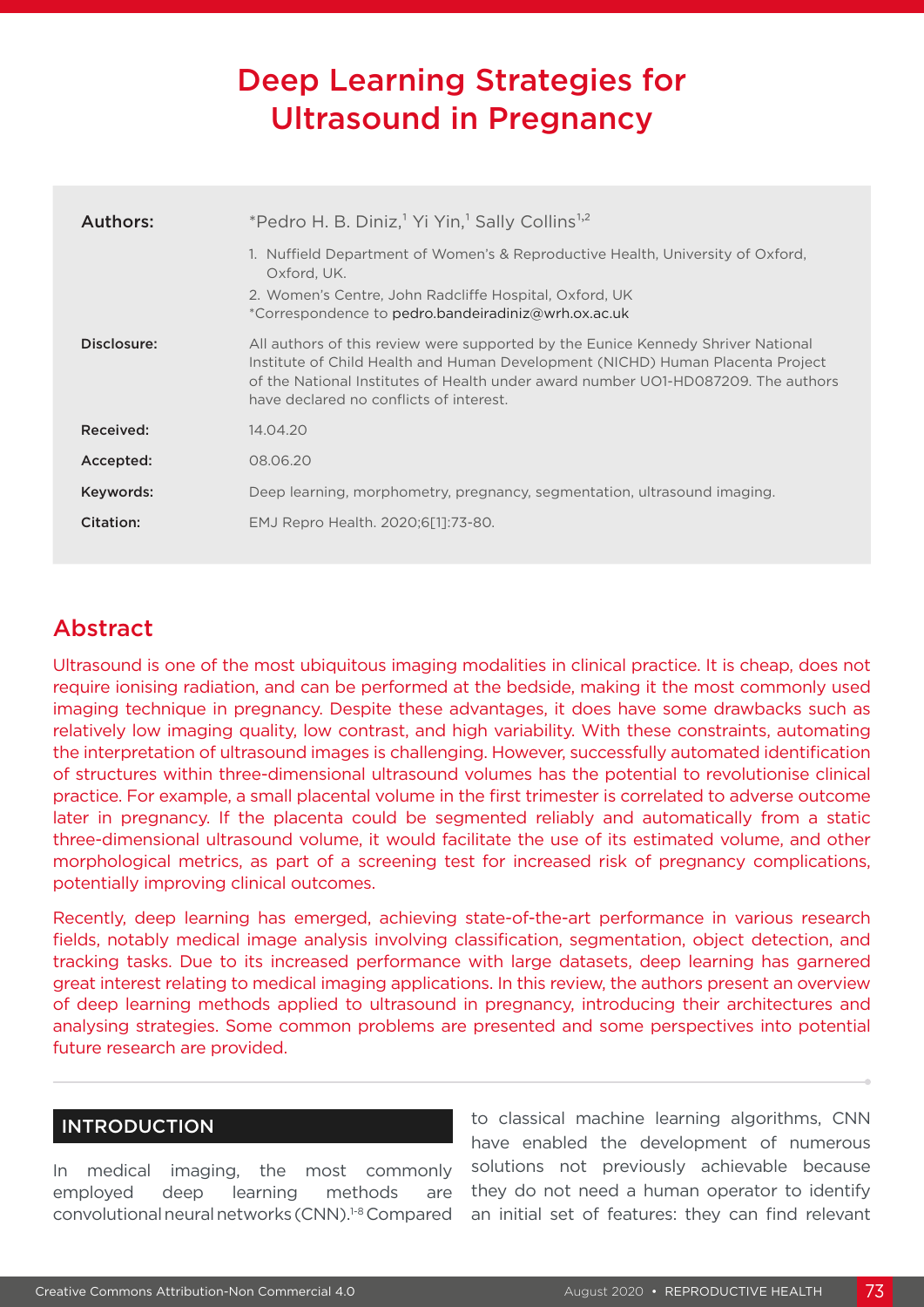features within the data itself. In many cases, CNN are better able to identify features than the human eye.

CNN have some disadvantages however: they need large amounts of data to automatically find the right features and processing large datasets is both computationally costly and takes time. Fortunately, training time can be reduced significantly if parallel architectures are used (e.g., by using graphics cards).

In medical imaging, deep learning is increasingly used for tasks such as automated lesion detection, segmentation, and registration to assist clinicians in disease diagnosis and surgical planning. Deep learning techniques have the potential to create new screening tools, predict diseases, improve diagnostic accuracy, and accelerate clinical tasks, whilst also reducing costs and human error.<sup>9-17</sup> For example, automated lesion segmentation tools usually run in a few seconds, much faster than human operators, and often provide more reproducible results.

Ultrasound is the most commonly used medical imaging modality for diagnosis and screening in clinical practice.<sup>18</sup> It presents many advantages over other modalities such as X-ray, magnetic resonance imaging (MRI), and computed tomography (CT) because it does not use ionising radiation, is portable, and is relatively cheap.<sup>19</sup> However, ultrasound has its disadvantages. It often has relatively low imaging quality, is prone to artefacts, is highly dependent on operator experience, and has high interand intra-observer variability across different manufacturers' machines.<sup>10</sup> Nonetheless, its safety profile, noninvasive nature, and convenience makes it the primary imaging modality for fetal assessment in pregnancy.<sup>20</sup> This includes early pregnancy dating, screening for fetal structural abnormalities, and the estimation of fetal weight and growth velocity.<sup>21</sup> Although two-dimensional (2D) ultrasound is most commonly used for pregnancy evaluation due to its wide availability and high resolution, most machines also have three-dimensional (3D) probes and software, which have been successfully employed to detect fetal structural abnormalities.<sup>22</sup>

Ultrasound has a number of limitations when it comes to intrauterine scanning, including small field-of-view, poor image quality under certain conditions (e.g., reduced amniotic fluid), limited soft-tissue acoustic contrast, and beam attenuation caused by adipose tissue.<sup>22</sup> Furthermore, fetal position, gestational ageinduced effects (poor visualisation, skull ossification), and fetal tissue definition can also affect the assessment.<sup>20</sup> As a result, a high level of expertise is essential to ensure adequate image acquisition and appropriate clinical diagnostic performance. Thus, ultrasound examination results are highly dependent on the training, experience, and skill of the sonographer.<sup>23</sup>

study of the prenatal detection of malformations using ultrasound images demonstrated that the performance sensitivity ranged from 27.5% to 96.0% among different medical institutions.<sup>24</sup> Even when undertaken correctly by an expert, manual interrogation of ultrasound images is still time-consuming and this limits its use as a population-based screening tool.

To address these challenges, automated image analysis tools have been developed which are able to provide faster, more accurate, and less subjective ultrasound markers for a variety of diagnoses. In this paper, the authors review some of the most recent developments in deep learning which have been applied to ultrasound in pregnancy.

#### DEEP LEARNING APPLICATIONS IN PREGNANCY ULTRASOUND

Deep learning techniques have been used for ultrasound image analysis in pregnancy to address such tasks as classification, object detection, and tissue segmentation. This review covers applications in pregnancy. The reviewed papers were identified with a broad free-text search on the most commonly used medical databases (PubMed, Google Scholar etc.). The search was augmented by reviewing the references in the identified papers. The resulting papers were assessed by the authors and filtered for perceived novelty, impact in the field, and published date (2017-2020). Table 1 lists the literature reviewed in this section.

#### Fetal Segmentation

Ultrasound is the imaging modality most commonly used in routine obstetric examination.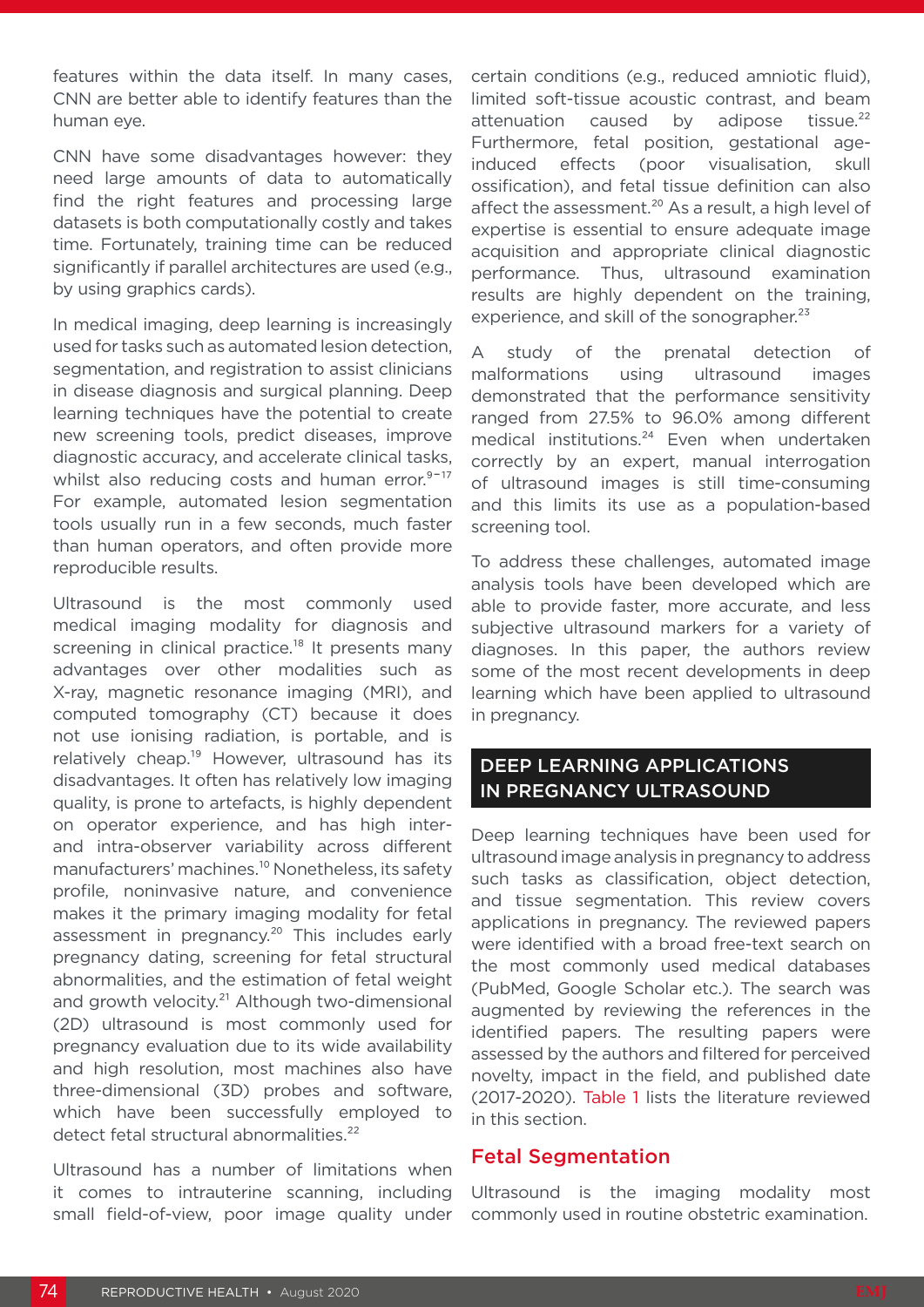| <b>Publication</b>                              | Objective                            | Approach           |  |
|-------------------------------------------------|--------------------------------------|--------------------|--|
| <b>Fetal segmentation</b>                       |                                      |                    |  |
| Namburete et al. <sup>9</sup><br>(2018)         | Segmentation and alignment (brain)   | Modified FCN       |  |
| Torrents-Barrena et<br>al. <sup>25</sup> (2019) | Segmentation (whole fetus)           | Several approaches |  |
| Philip et al. <sup>26</sup> (2019)              | Segmentation and measurement (heart) | 3D-U-net           |  |
| Al-Bander et al. <sup>11</sup><br>(2020)        | Segmentation (head)                  | Mask-RCNN + Resnet |  |
| <b>Placental segmentation</b>                   |                                      |                    |  |
| Qi et al. <sup>27</sup> (2017)                  | Anatomy recognition                  | ResNet             |  |
| Looney et al. <sup>28</sup> (2017)              | Segmentation                         | Parallel CNN       |  |
| Looney et al. <sup>29</sup><br>(2018)           | Segmentation                         | OxNNet             |  |
| Oguz et al. <sup>30</sup> (2018)                | Segmentation                         | <b>CNN</b>         |  |
| Yin et al. <sup>31</sup> (2020)                 | Anatomy recognition                  | Multi-class FCN    |  |
| Hu et al. <sup>32</sup> (2019)                  | Segmentation                         | Modified U-Net     |  |
| Torrents-Barrena et<br>al. $33$ (2019)          | Segmentation                         | <b>CGAN</b>        |  |
| Zimmer et al. <sup>34</sup><br>(2019)           | Segmentation                         | <b>3D CNN</b>      |  |

CGAN: conditional generative adversarial network; CNN: convolutional neural networks; FCN: fully convolutional neural network; RCNN: Regional Convolutional Neural Network.

Fetal segmentation and volumetric measurement have been explored for many applications, including assessment of the fetal health, calculation of gestational age, and growth velocity. Ultrasound is also used for structural and functional assessment of the fetal heart, head biometrics, brain development, and cerebral abnormalities. This antenatal assessment allows clinicians to make an early diagnosis of many conditions, facilitating parental choice and enabling appropriate planning for the rest of the pregnancy including early delivery.

Currently, fetal segmentation and volumetric measurement still rely on manual or semiautomated methods, which are time-consuming and subject to inter-observer variability.<sup>11</sup> Effective fully automated segmentation is required to address these issues. Recent developments to facilitate automated fetal segmentation from 3D ultrasound are presented below:

Namburete et al.<sup>9</sup> developed a methodology to address the challenge of aligning 3D ultrasound images of the fetal brain to form the basis of automated analysis of brain maturation. A multitask fully convolutional neural network (FCNN) was used to localise the 3D fetal brain, segment structures, and then align them to a referential co-ordinate system. The network was optimised by simultaneously learning features shared within the input data pertaining to the correlated tasks, and later branching out into task-specific output streams.

The proposed model was trained on a dataset of 599 volumes with a gestational age ranging from 18 to 34 weeks, and then evaluated on a clinical dataset consisting of 140 volumes presenting both healthy and growth-restricted fetuses from different ethnic and geographical groups. The automatically co-aligned volumes showed a good correlation between fetal anatomies.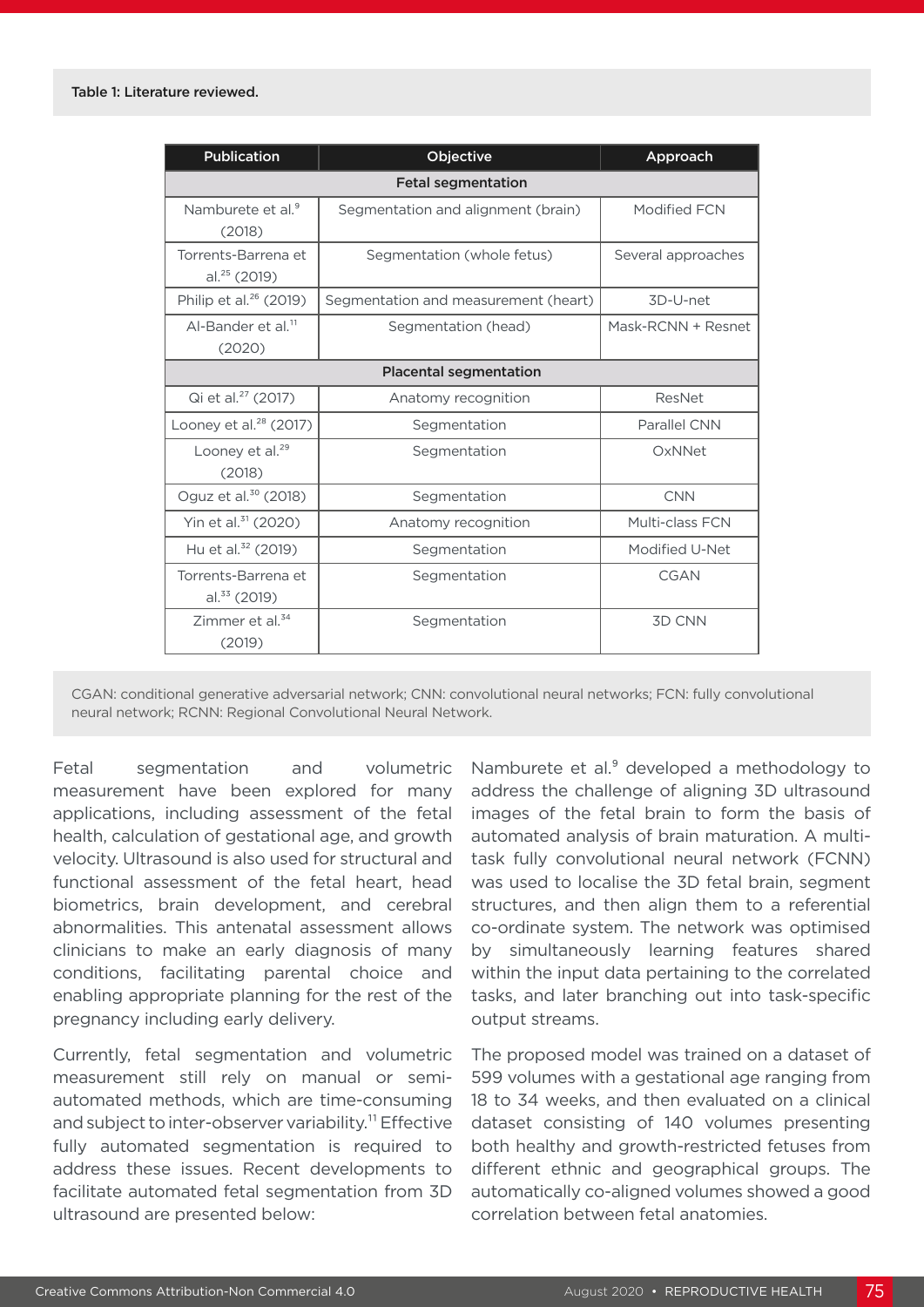Torrents-Barrena et al.<sup>25</sup> proposed a radiomicsbased method to segment different fetal tissues from MRI and 3D ultrasound. This is the first time that radiomics (the high-throughput extraction of large numbers of image features from radiographic images $35$ ) has been used for segmentation purposes. First, handcrafted radiomic features were extracted to characterise the uterus, placenta, umbilical cord, fetal lungs, and brain. Then the radiomics for each anatomical target were optimised using both K-best and Sequential Forward Feature Selection techniques. Finally, a Support Vector Machine with instance balancing was adopted for accurate segmentation using these features as its input. In addition, several state-of-the-art deep learningbased segmentation approaches were studied and validated on a set of 60 axial MRI and 3D ultrasound images from pathological and clinical cases. Their results demonstrated that a combination of 10 selected radiomic features led to the highest tissue segmentation performance.

Philip et al.<sup>26</sup> proposed a 3D U-Net based fully automated method to segment the fetal annulus (base of the heart valves). The aim of this was to build a tool to help fetal medicine experts with assessment of fetal cardiac function. The method was trained and tested on 250 cases (at different points in the cardiac cycle to ensure that the technique was valid). This provided automated measurements of the excursion of the mitral and tricuspid valve annular planes in form of TAPSE/ MAPSE (TAPSE: tricuspid annular plane systolic excursion; MAPSE: mitral annular plane systolic excursion). This demonstrated the feasibility of using this technique for automated segmentation of the fetal annulus.

Al-Bander et al. $11$  introduced a deep learning-based method to segment the fetal head in ultrasound images. The fetal head boundary was detected by incorporating an object localisation scheme into the segmentation, achieved by combining a Mask R-CNN (Regional Convolutional Neural Network) with a FCNN. The proposed model was trained on 999 3D ultrasound images and tested on 335 images captured from 551 pregnant women with a gestational age ranging between 12 and 20 weeks. Finally, an ellipse was fitted to the contour of the detected fetal head using the least-squares fitting algorithm.<sup>36</sup> Figure 1 illustrates the examples of fetal head segmentation.

#### Placental Segmentation

The placenta is an essential organ which plays a vital role in the healthy growth and development of the fetus. It permits the exchange of respiratory gases, nutrients, and waste between mother and fetus. It also synthesises many substances that maintain the pregnancy, including oestrogen, progesterone, cytokines, and growth factors. Furthermore, the placenta also functions as a barrier, protecting the fetus against pathogens and drugs.<sup>37</sup>

Abnormal placental function affects the development of the fetus and causes obstetric complications such as pre-eclampsia. Placental insufficiency is associated with adverse pregnancy outcomes including fetal growth restriction, caused by insufficient transport of nutrients and oxygen through the placenta. $38$  A good indicator of future placental function is the size of the placenta in early pregnancy. The placental volume as early as 11 to 13 weeks' gestation has long been known to correlate with birth weight at term.<sup>39</sup> Poor vascularity of the first-trimester placenta also increases the risk of developing pre-eclampsia later in pregnancy.<sup>40</sup>

Reliable placental segmentation is the basis of further measurement and analysis which has the ability to predict adverse outcomes. However, full automation of this is a challenging task due to the heterogeneity of ultrasound images, indistinct boundaries, and the placenta's variable shape and position. Manual segmentation is relatively accurate but is extremely timeconsuming. Semi-automated image analysis tools are faster but are still time-consuming and typically require the operator to manually identify the placenta within the image. An accurate and fully automated technique for placental segmentation that provides measurements such as placental volume and vascularity would permit population-based screening for pregnancies at risk of adverse outcomes. Figure 2 illustrates an example of placenta segmentation.

 $Qi$  et al.<sup>27</sup> proposed a weakly supervised CNN for anatomy recognition in 2D placental ultrasound images. This was the first successful attempt at multi-structure detection in placental ultrasound images.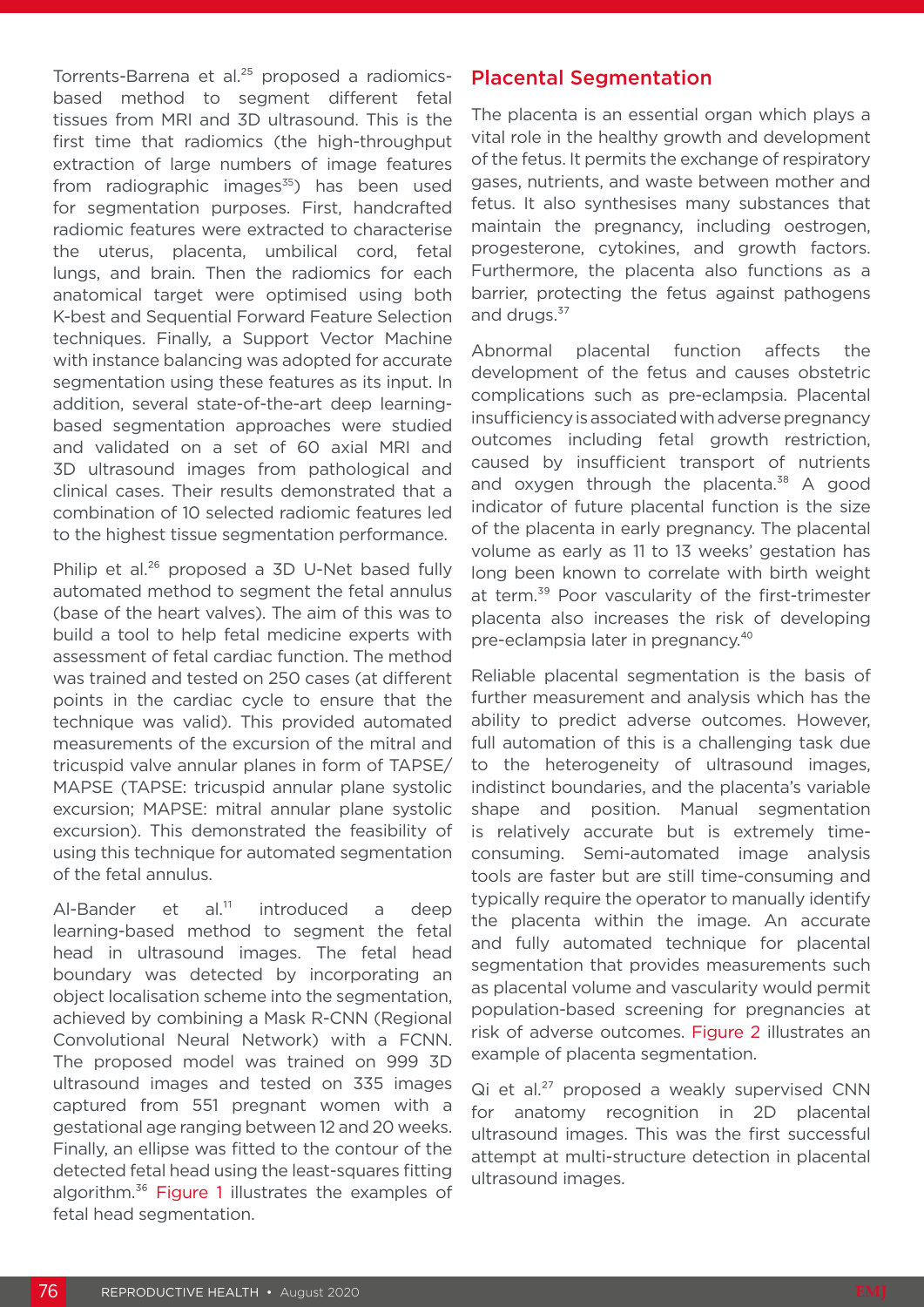

Figure 1: Examples of fetal head segmentation showing the ellipse fitted results on the two-dimensional ultrasound sections.

Manual annotation (blue); automated segmentation (red).

*Adapted from Al-Bander et al.11*



Figure 2: Placenta segmentation of first-trimester pregnancy: A) two-dimensional B-mode plane; B) semiautomated Random Walker result; C) OxNNet prediction result.

*Adapted from Looney et al.29*

The CNN was designed to learn discriminative features in Class Activation Maps (one for each class), which are generated by applying Global Average Pooling in the last hidden layer. An image dataset of 10,808 image patches from 60 placental ultrasound volumes were used to evaluate the proposed method. Experimental results demonstrated that the proposed method achieved high recognition accuracy, and could localise complex anatomical structures around the placenta.

Looney et al.<sup>28</sup> used a CNN named *DeepMedic*<sup>41</sup> to automate segmentation of placenta in 3D ultrasound. This was the first attempt to segment 3D placental ultrasound using a CNN. Their database contained 300 3D ultrasound volumes from the first trimester. The placenta was segmented in a semi-automated manner using the Random Walker method,<sup>42</sup> to provide a 'ground truth' dataset. The results of the *DeepMedic* CNN were compared against semiautomated segmentation, achieving median Dice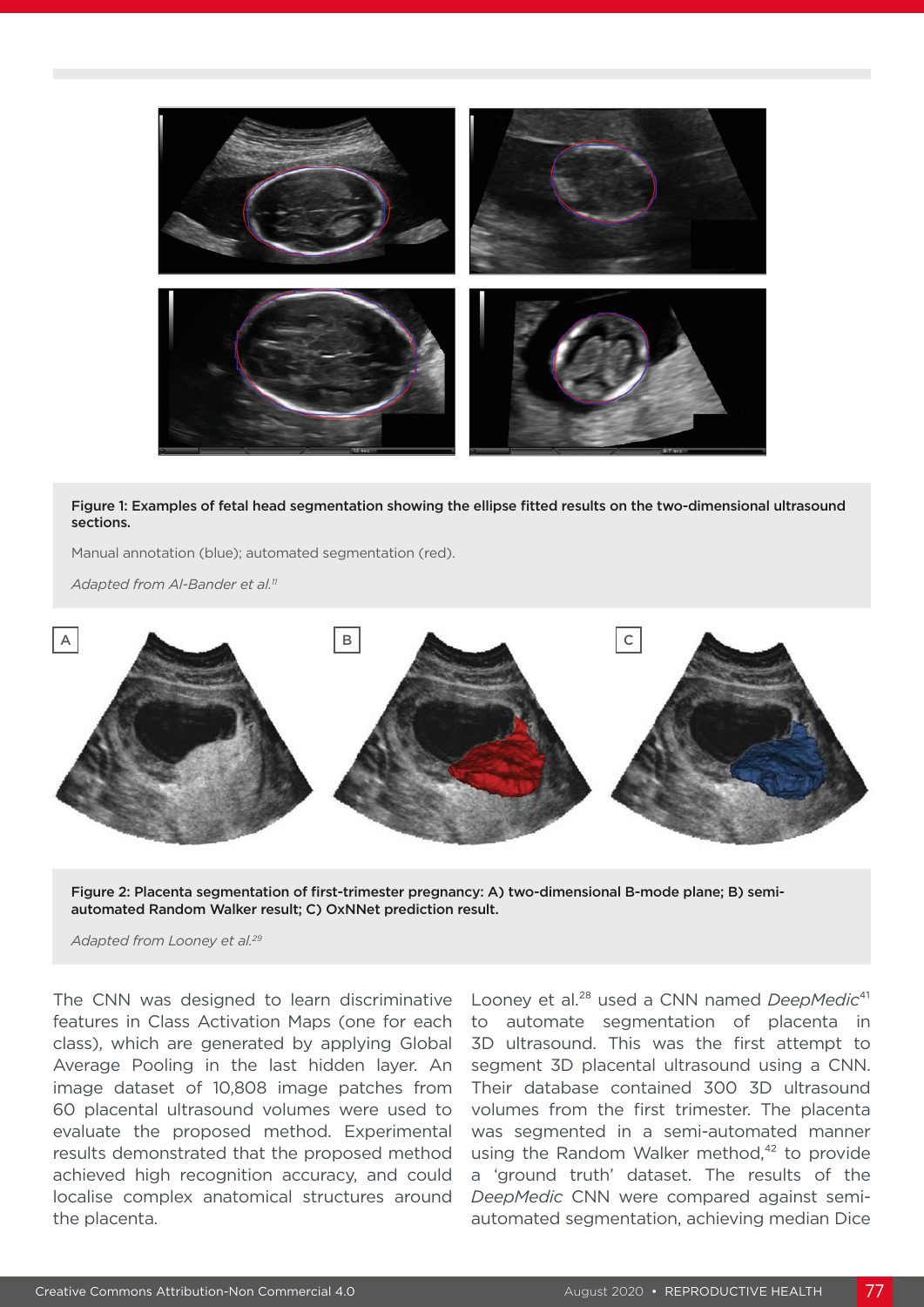similarity coefficient (DSC) of 0.73 (first quartile, third quartile: 0.66, 0.76) and median Hausdorff distance of 27 mm (first quartile, third quartile: 18 mm, 36 mm).

Looney et al. $^{29}$  then presented a new 3D FCNN named *OxNNet*. This was based on the 2D U-net architecture to fully automate segmentation of the placenta in 3D ultrasound volumes. A large dataset, composed of 2,393 first trimester 3D ultrasound volumes, was used for training and testing purposes. The ground truth dataset was generated using the semi-automated Random Walker method<sup>42</sup> (initially seeded by three expert operators). The *OxNNet* FCNN obtained placental segmentation with state-of-the-art accuracy (median DSC of 0.84, interquartile range 0.09). They also demonstrated that increasing the size of the training set improves the performance of the FCNN. In addition, the placental volumes segmented by *OxNNet* were correlated with birth weight to predict small-for-gestationalage babies, showing almost identical clinical conclusions to those produced by the validated semi-automated tools.

Oguz et al.<sup>30</sup> combined a CNN with multi-atlas joint label fusion and Random Forest algorithms for fully automated placental segmentation. A dataset of 47 ultrasound volumes from the first trimester was pre-processed by data augmentation. The resulting dataset was used to train a 2D CNN to generate a first 3D prediction. This was used to build a multi-atlas joint label fusion algorithm, generating a second prediction. These two predictions were fused together using a Random Forest algorithm, enhancing overall performance. A four-fold cross-validation was performed and the proposed method reportedly achieved a mean Dice coefficient of 0.863 (±0.053) for the test folds.

Yin et al.<sup>31</sup> proposed a fully automated method combining deep learning and image processing techniques to extract the vasculature of the placental bed from 3D power Doppler ultrasound scans and estimate its perfusion. A multi-class FCNN was applied to separate the placenta, amniotic fluid, and fetus from the 3D ultrasound volume to provide accurate localisation of the utero-placental interface (UPI) where the maternal blood enters the placenta from the uterus. A transfer learning technique was applied to initialise the model using parameters

optimised by a single-class model<sup>29</sup> trained on 1,200 labelled placental volumes. The vasculature was segmented by a region growing algorithm from the 3D power Doppler signal. Based on the representative vessels at a certain distance from the UPI, the perfusion of placental bed was estimated using a validated technique known as FMBV (fractional moving blood volume).<sup>43</sup>

Hu et  $al^{32}$  proposed a FCNN based on the U-net architecture for 2D placental ultrasound segmentation. The U-net had a novel convolutional layer weighted by automated acoustic shadow detection, which helped to recognise ultrasound artefacts. The dataset used for evaluation contained 1,364 fetal ultrasound images acquired from 247 patients over 47 months. The dataset was diverse because the image data was acquired from different machines operated by different specialists and presented scanning of fetuses at different gestational ages. The proposed method was first applied across the entire dataset and then over a subset of images containing acoustic shadows. In both cases, the acoustic shadow detection scheme was proven to be able to improve segmentation accuracy.

Torrents-Barrena et al.<sup>33</sup> proposed the first fully automated framework to segment both the placenta and the fetoplacental vasculature in 3D ultrasound, demonstrating that ultrasound enables the assessment of twin-to-twin transfusion syndrome by providing placental vessel mapping. A conditional Generative Adversarial Network was adopted to identify the placenta, and a Modified Spatial Kernelized Fuzzy C-Means combined with Markov Random Fields was used to extract the vasculature. The method was applied on a dataset of 61 ultrasound volumes, which was heterogeneous due to different placenta positions, in singleton or twin pregnancies of 15 to 38 weeks' gestation. The results achieved a mean Dice coefficient of 0.75±0.12 for the placenta and 0.70±0.14 for its vessels on images that had been pre-processed by down-sampling and cropping.

Zimmer et al. $34$  focussed on the placenta at late gestational age. Ultrasound scans are typically useful only in the early stages of pregnancy because a limited field of view only permits the complete capture of small placentas. To overcome this, a multi-probe system was used to acquire different fields of view and then combine them with a voxel-wise fusion algorithm to obtain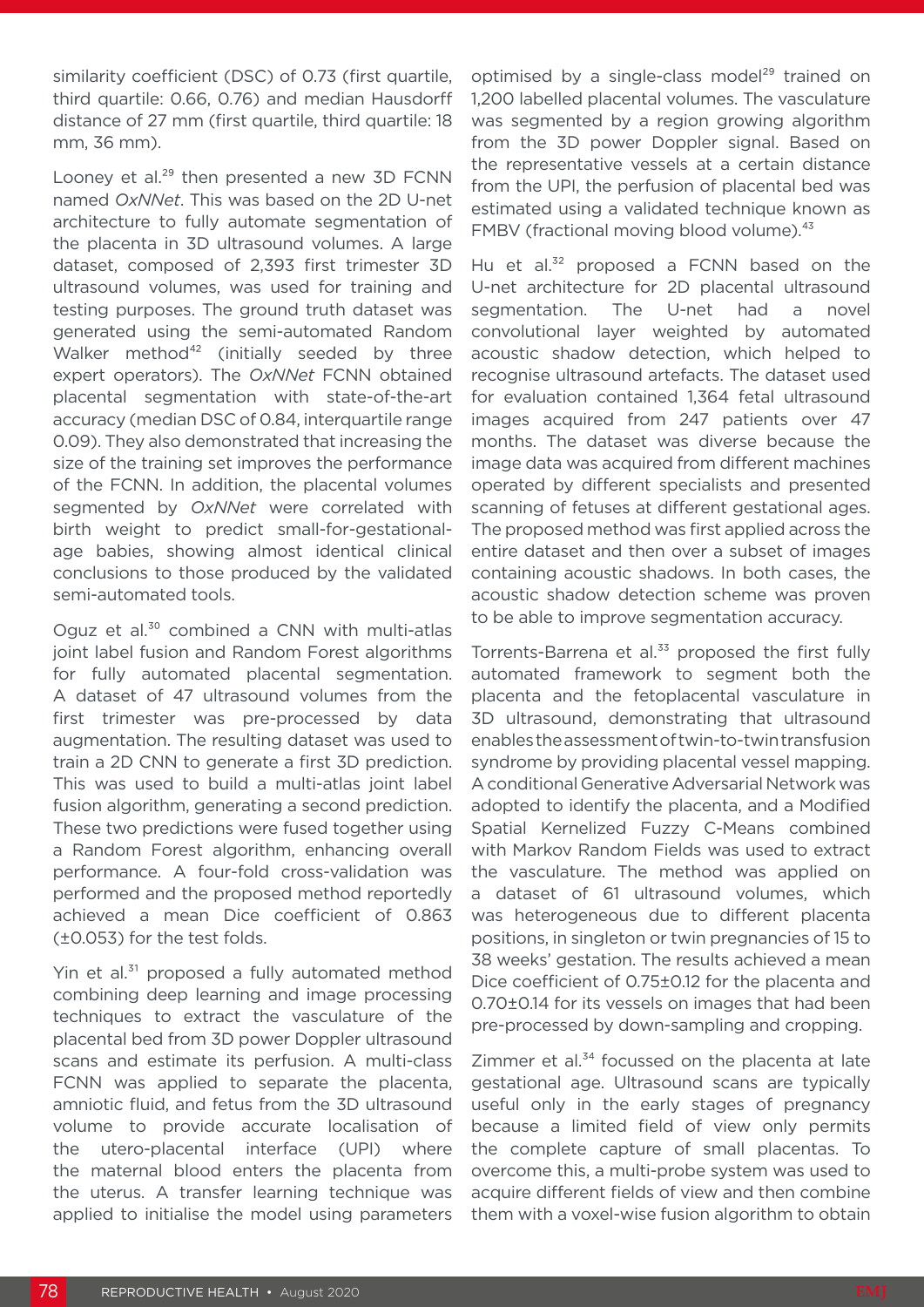a fused ultrasound volume capturing the whole placenta. The dataset used for evaluation was composed of 127 single 4D (3D+time) ultrasound volumes from 30 patients covering different parts of the placenta. In total, 42 fused volumes were derived from these simple volumes which extended the field of view. Both the simple and fused volumes were used for evaluation of their 3D CNN based automated segmentation. The best results of placental volume segmentation were comparable to corresponding volumes extracted from MRI, achieving Dice coefficient of 0.81±0.05.

#### **DISCUSSION**

The number of applications for deep learning in pregnancy ultrasound has increased rapidly over the last few years and they are beginning to show very promising results. Along with new advances in deep learning methods, new ultrasound applications are being developed to improve computer-aided diagnosis and enable the development of automated screening tools for pregnancy.

A number of deep learning algorithms have been presented in this review, showing novel approaches, state-of-the-art results, and pioneering applications that have contributed so far to the pregnancy ultrasound analysis. Some methods rely on sophisticated hybrid approaches, combining different machine learning or image analysis techniques, whilst others rely on smart manipulation of the dataset such as fusing volumes or applying data augmentation. Large quality-controlled datasets are enabling single deep learning algorithms to be successfully developed still. However, it's not currently possible to compare these methods directly, even if designed for the same task, because they all use different datasets and measurements.

The technological advances in medical equipment and image acquisition protocols allow better data acquisition to enhance the trained models. The size and availability of quality-controlled ground-truth datasets remain significant issues to be addressed. The performance of deep learning methods usually depends on the number of samples. Most of the presented methods cannot be independently evaluated because their datasets are small and not widely available. In addition, models trained on one dataset might fail on another generated by a different manufacturer's machine. Large, publicly available, and appropriately quality-controlled ultrasound datasets are needed to compare different deep learning methods and achieve robust performance in real world scenarios.

There is also an urgent need to implement deep learning methods to solve relevant clinical problems. Very few papers translate the simple application of algorithms to a broader, practical solution that could be widely used in clinical practice. The practical implementation of deep learning methods and assessment of the correlation between automated results and clinical outcomes should be a focus of future research.

#### **CONCLUSION**

The field of deep learning in pregnancy ultrasound is still developing. Lack of sufficient high-quality data and practical clinical solutions are some of the key barriers. In addition, the newest deep learning methods tend to be applied first to other more homogeneous medical imaging modalities such as CT or MRI. Therefore, there is a need for researchers to collaborate across modalities to transfer existing deep learning algorithms to the field of pregnancy ultrasound to achieve better performance and create new applications in the future.

#### References

- 1. Simonyan K, Zisserman A. Very deep convolutional networks for largescale image recognition. arXiv preprint arXiv. 2014;1409.1556.
- 2. Szegedy C et al. Going deeper with

convolutions. In: proceedings of the IEEE conference on computer vision and pattern recognition. 2014;arXiv:1409.4842:1-9.

3. He K et al. Deep residual learning for

image recognition. In: proceedings of the IEEE conference on computer vision and pattern recognition. 2015;arXiv:1512.03385:770-8.

4. Huang G et al. Densely